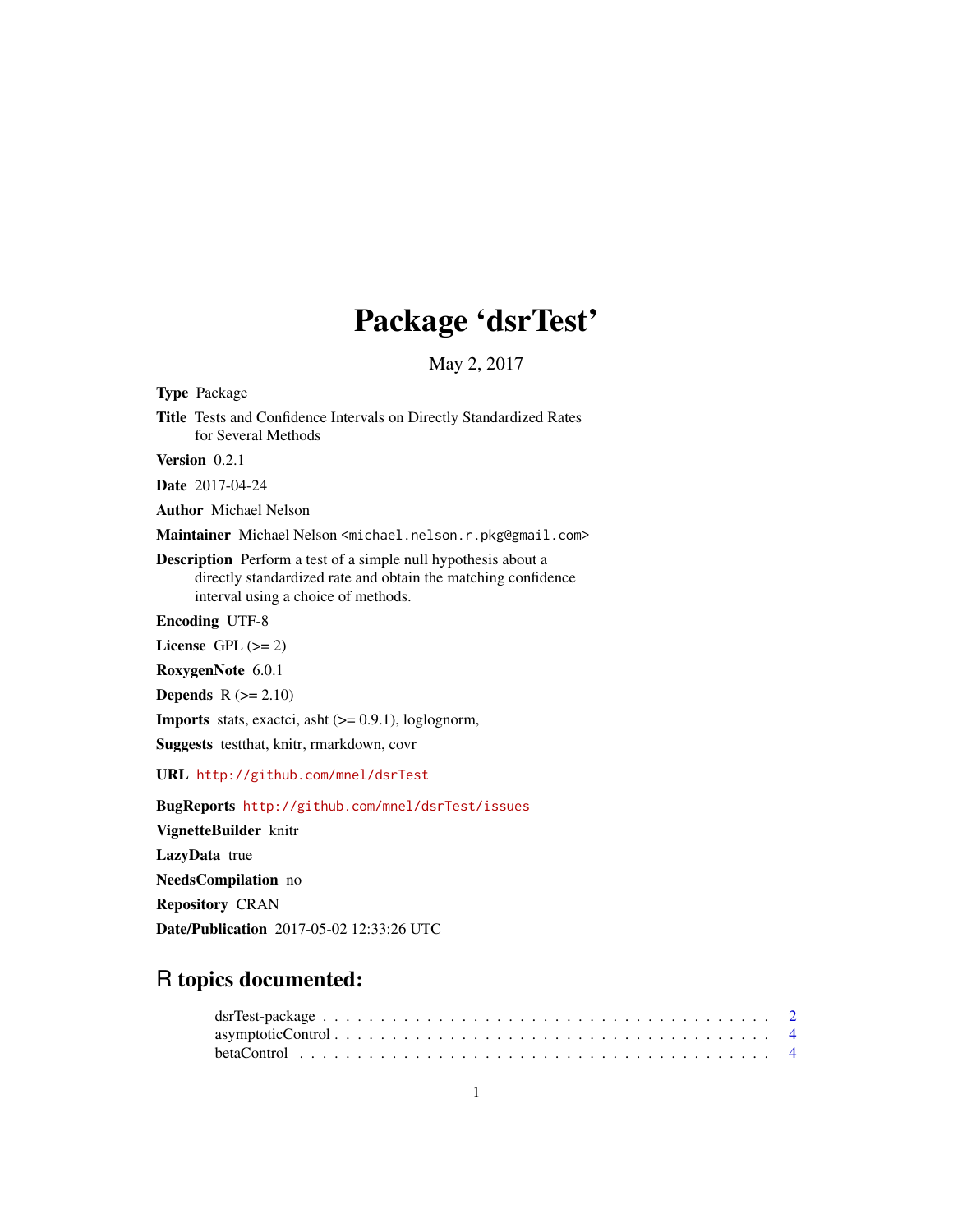#### <span id="page-1-0"></span>2 dsrTest-package

| Index |  |  |  |  |  |  |  |  |  |  |  |  |  |  |  |  |  |
|-------|--|--|--|--|--|--|--|--|--|--|--|--|--|--|--|--|--|
|       |  |  |  |  |  |  |  |  |  |  |  |  |  |  |  |  |  |
|       |  |  |  |  |  |  |  |  |  |  |  |  |  |  |  |  |  |
|       |  |  |  |  |  |  |  |  |  |  |  |  |  |  |  |  |  |
|       |  |  |  |  |  |  |  |  |  |  |  |  |  |  |  |  |  |
|       |  |  |  |  |  |  |  |  |  |  |  |  |  |  |  |  |  |

dsrTest-package *Tests and Confidence Intervals on Directly Standardized Rates for Several Methods*

#### Description

Perform a test of a simple null hypothesis about a directly standardized rate and obtain the matching confidence interval using a choice of methods.

#### Details

The DESCRIPTION file:

| Package:         | dsrTest                                                                                                         |
|------------------|-----------------------------------------------------------------------------------------------------------------|
| Type:            | Package                                                                                                         |
| Title:           | Tests and Confidence Intervals on Directly Standardized Rates for Several Methods                               |
| Version:         | 0.2.1                                                                                                           |
| Date:            | 2017-04-24                                                                                                      |
| Author:          | Michael Nelson                                                                                                  |
| Maintainer:      | Michael Nelson <michael.nelson.r.pkg@gmail.com></michael.nelson.r.pkg@gmail.com>                                |
| Description:     | Perform a test of a simple null hypothesis about a directly standardized rate and obtain the matching confident |
| Encoding:        | UTF-8                                                                                                           |
| License:         | $GPL (=2)$                                                                                                      |
| RoxygenNote:     | 6.0.1                                                                                                           |
| Roxygen:         | $list(maxkdown = TRUE)$                                                                                         |
| Depends:         | $R (= 2.10)$                                                                                                    |
| Imports:         | stats, exactci, asht $(>= 0.9.1)$ , loglognorm,                                                                 |
| Suggests:        | test that, knitr, rmarkdown, covr                                                                               |
| URL:             | http://github.com/mnel/dsrTest                                                                                  |
| BugReports:      | http://github.com/mnel/dsrTest/issues                                                                           |
| VignetteBuilder: | knitr                                                                                                           |
| LazyData:        | true                                                                                                            |
|                  |                                                                                                                 |

Index of help topics:

| asymptoticControl | Control Function for Asymptotic Method          |
|-------------------|-------------------------------------------------|
|                   | Confidence Intervals                            |
| betaControl       | Control Function for Beta Method for Confidence |
|                   | Intervals                                       |
| dobsonControl     | Control Function for Dobson Method Confidence   |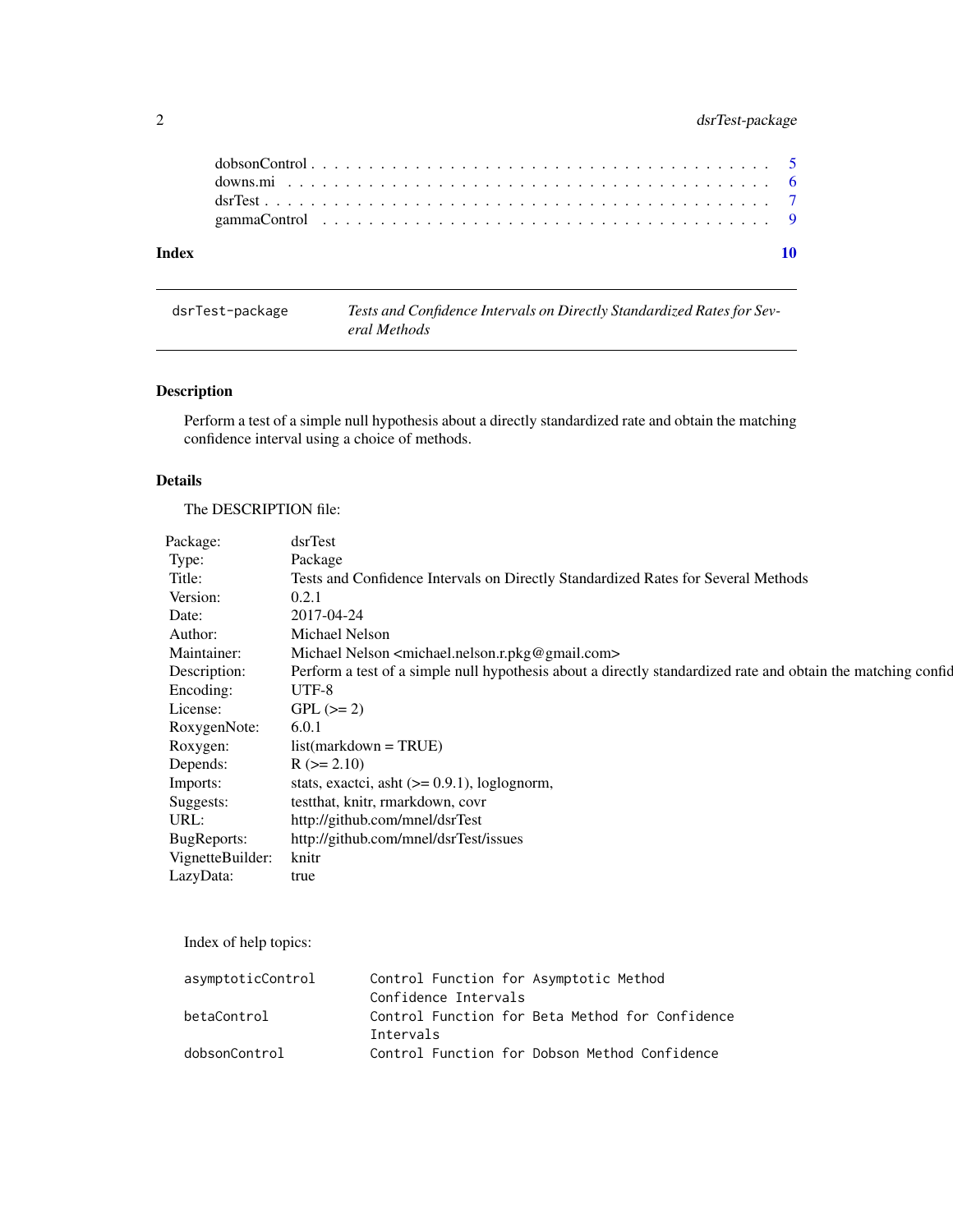<span id="page-2-0"></span>

|                 | Intervals                                      |
|-----------------|------------------------------------------------|
| downs.mi        | Downs' syndrome cases and of total live births |
|                 | by maternal age and birth order, Michigan,     |
|                 | 1950-1964.                                     |
| dsrTest         | Tests and Confidence Intervals on Directly     |
|                 | Standardized Rates                             |
| dsrTest-package | Tests and Confidence Intervals on Directly     |
|                 | Standardized Rates for Several Methods         |
| gammaControl    | Control Function for Gamma Method Confidence   |
|                 | Intervals                                      |

The function dsrTest() implements a number of different parameterizations and methods for computing confidence intervals on directly standardized rates. These methods are described in detail in Fay and Feuer (1997), Tiwari et al (2006), Ng et al (2008) and Fay and Kim (2017).

The various <method>Control() functions allow modifications to the general approaches.

#### Author(s)

Michael Nelson

Maintainer: Michael Nelson <michael.nelson.r.pkg@gmail.com>

#### References

Dobson, AJ, Kuulasmaa, K, Eberle, E and Scherer, J (1991) 'Confidence intervals for weighted sums of Poisson parameters', *Statistics in Medicine*, 10: 457–462. doi: [10.1002/sim.4780100317](http://doi.org/10.1002/sim.4780100317)

Swift, MB (1995) 'Simple confidence intervals for standardized rates based on the approximate bootstrap method', *Statistics in Medicine*, 14, 1875–1888. doi: [10.1002/sim.4780141704.](http://doi.org/10.1002/sim.4780141704)

Fay MP & Feuer EJ (1997) 'Confidence intervals for directly standardized rates: a method based on the gamma distribution.' *Statistics in Medicine*. 16: 791–801. [https://doi.org/10.1002/](https://doi.org/10.1002/(SICI)1097-0258(19970415)16:7<791::AID-SIM500>3.0.CO;2-%23) [\(SICI\)1097-0258\(19970415\)16:7<791::AID-SIM500>3.0.CO;2-%23](https://doi.org/10.1002/(SICI)1097-0258(19970415)16:7<791::AID-SIM500>3.0.CO;2-%23)

Tiwari RC, Clegg LX, & Zou Z (2006) 'Efficient interval estimation for age-adjusted cancer rates.' *Statistical Methods in Medical Research* 15: 547–569. doi: [10.1177/0962280206070621](http://doi.org/10.1177/0962280206070621)

Ng HKT, Filardo, G & Zheng G (2008) 'Confidence interval estimating procedures for standardized incidence rates.' *Computational Statistics and Data Analysis* 52: 3501–3516. doi: [10.1016/](http://doi.org/10.1016/j.csda.2007.11.004) [j.csda.2007.11.004](http://doi.org/10.1016/j.csda.2007.11.004)

Fay, MP & Kim S (2017) 'Confidence intervals for directly standardized rates using mid-p gamma intervals.' *Biometrical Journal* 59(2): 377–387. doi: [10.1002/bimj.201600111](http://doi.org/10.1002/bimj.201600111)

#### See Also

#### [wspoissonTest](#page-0-0)

#### Examples

## using the example from asht::wspoissonTest ## birth data on Down's syndrome from Michigan, 1950-1964 ## see Table II of Fay and Feuer (1997)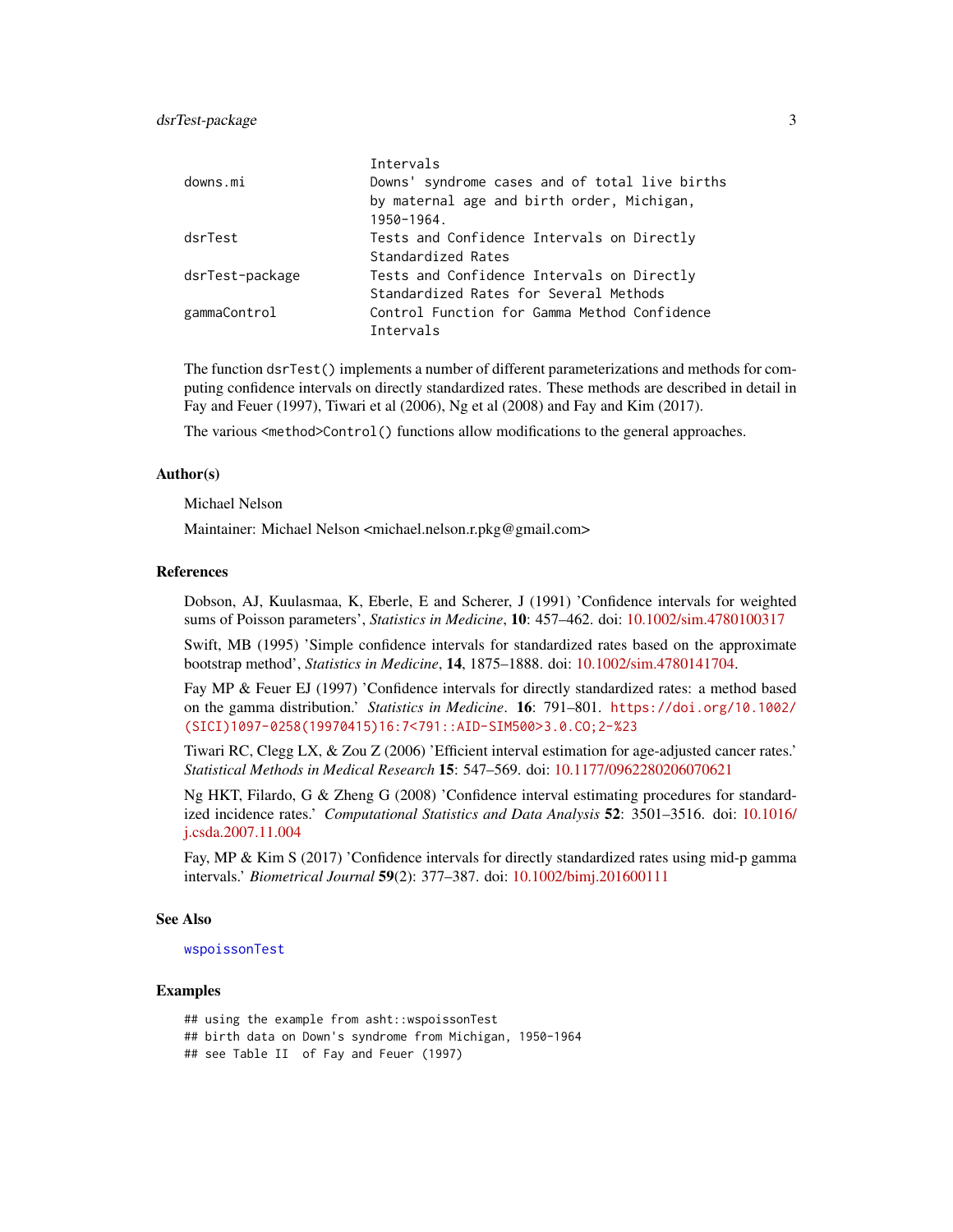```
## xfive = counts for mothers who have had 5 or more children
## nfive and ntotal are number of live births
xfive<-c(0, 8, 63, 112, 262, 295)
nfive<-c(327, 30666, 123419, 149919, 104088, 34392)
ntotal<-c(319933, 931318, 786511, 488235, 237863, 61313)
## use mult =10^5 to give rates per 100,000
## gamma method of Fay and Feuer (1997) is default
dsrTest(xfive, nfive, ntotal, method = "gamma", mult = 1e5)
## Dobson et al (1991)
dsrTest(xfive, nfive, ntotal, method = "dobson", mult = 1e5)
## Asymptotic with log transformation
dsrTest(xfive, nfive, ntotal, method = "asymptotic", mult = 1e5,
control = list(trains = "log")
```
<span id="page-3-1"></span>asymptoticControl *Control Function for Asymptotic Method Confidence Intervals*

#### Description

Specify the transformation to apply to the distribution of the MLE.

#### Usage

```
asymptoticControl(trans = c("none", "log", "loglog", "logit"), ...)
```
#### Arguments

| trans    | Transformation apply to the MLE distribution. |
|----------|-----------------------------------------------|
| $\cdots$ | Currently ignored.                            |

#### Value

A list with values

trans

<span id="page-3-2"></span>betaControl *Control Function for Beta Method for Confidence Intervals*

#### Description

Modification to the Beta method. The options are "none" or the same modifications as applied to the Gamma Method (see [gammaControl](#page-8-1)) are implemented. wmtype="none" and wmtype="tcz" have been investigated by Tiwari et al (2006) and Ng et al (2008).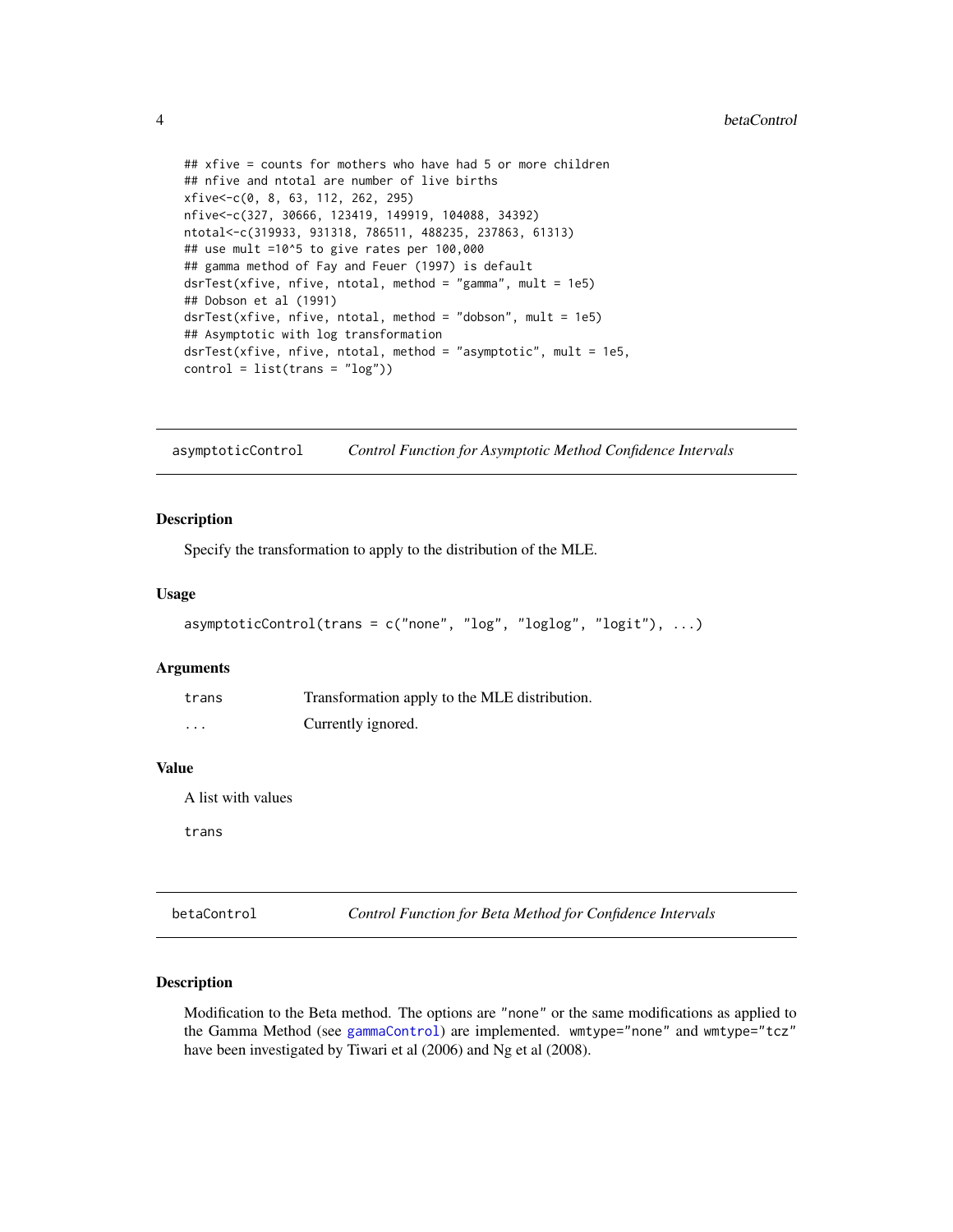#### <span id="page-4-0"></span>dobsonControl 5

#### Usage

```
betaControl(wmtype = c("none", "tcz", "max", "mean", "minmaxavg"), ...)
```
#### Arguments

| wmtype  | character type of modification to the Beta Confidence Interval |
|---------|----------------------------------------------------------------|
| $\cdot$ | Currently ignored.                                             |

#### Value

a list with values

| modification to Beta Confidence Interval to implement<br>wmtype |  |  |  |  |  |  |
|-----------------------------------------------------------------|--|--|--|--|--|--|
|-----------------------------------------------------------------|--|--|--|--|--|--|

#### References

Tiwari RC, Clegg LX, & Zou Z (2006). 'Efficient interval estimation for age-adjusted cancer rates.' *Statistical Methods in Medical Research* 15: 547–569. doi: [10.1177/0962280206070621](http://doi.org/10.1177/0962280206070621)

Ng HKT, Filardo, G & Zheng G (2008). 'Confidence interval estimating procedures for standardized incidence rates.' *Computational Statistics and Data Analysis* 52 3501–3516. doi: [10.1016/](http://doi.org/10.1016/j.csda.2007.11.004) [j.csda.2007.11.004](http://doi.org/10.1016/j.csda.2007.11.004)

<span id="page-4-1"></span>dobsonControl *Control Function for Dobson Method Confidence Intervals*

#### Description

Provides a list of arguments to pass to [poisson.exact](#page-0-0).

#### Usage

```
dobsonControl(midp = FALSE, tsmethod = c("central", "minlike", "blaker"),
  ...)
```
#### Arguments

| midp                    | logical, use mid-p values? Currently only permitted where tsmethod = "central". |
|-------------------------|---------------------------------------------------------------------------------|
| tsmethod                | character giving two-sided method                                               |
| $\cdot$ $\cdot$ $\cdot$ | Currently ignored                                                               |

#### Value

a list with values

midp

tsmethod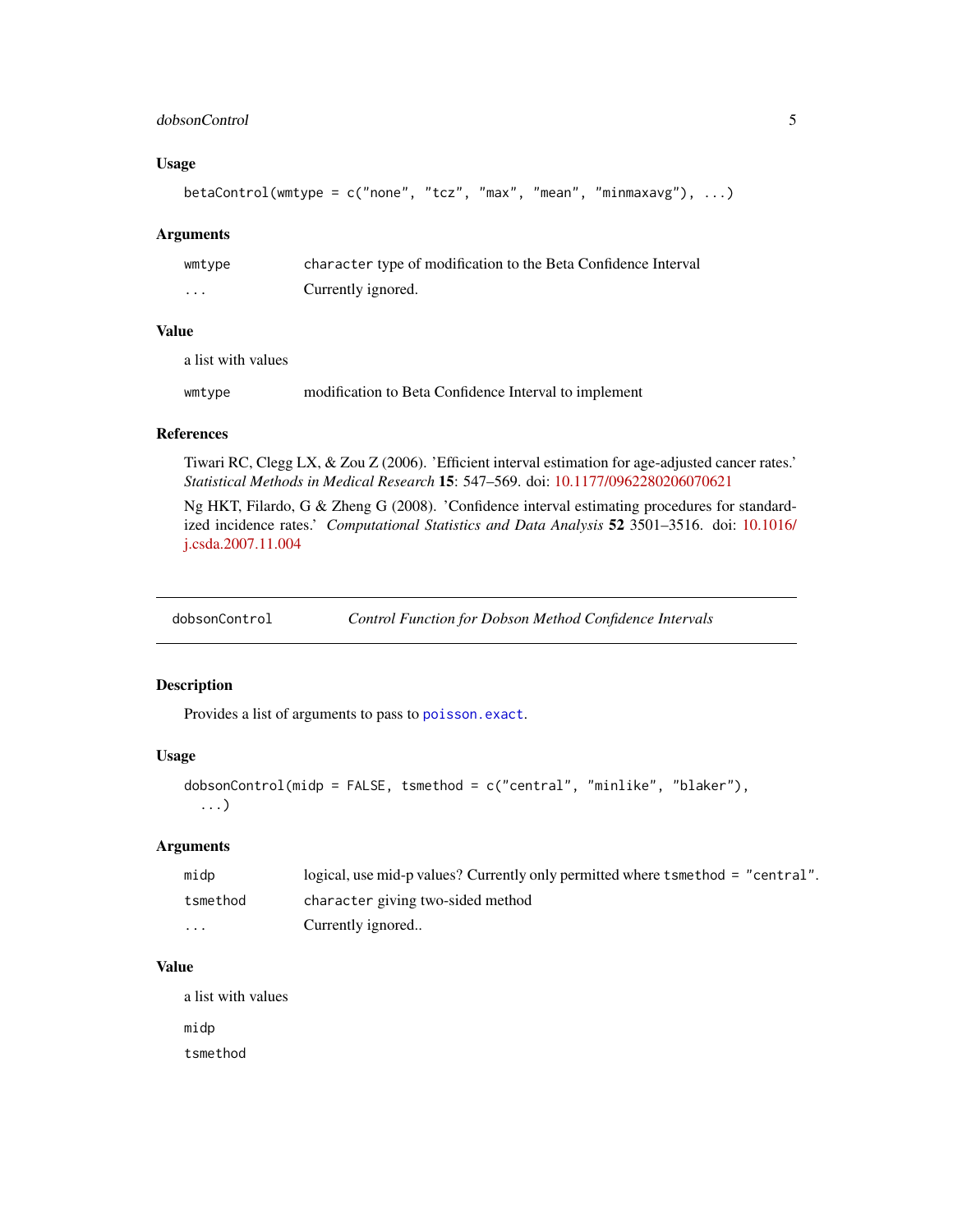#### <span id="page-5-0"></span>See Also

[poisson.exact](#page-0-0)

downs.mi *Downs' syndrome cases and of total live births by maternal age and birth order, Michigan, 1950-1964.*

#### Description

This data reproduces table 14.4 in Fleiss (1981) and which is drawn from a large-scale study in Michigan 1950-1964 of the effect of Maternal age and Birth order on Down Syndrome and Leukemia (Stark and Mantell, 1966).

#### Usage

downs.mi

#### Format

This data. frame contains the following columns:

Age The age category of the mothers.

BirthOrder The birth order.

Cases The number of cases of Down's Syndrome.

Births The number of live births.

Standard A "standard" population, derived as the total number of births in each age category

#### Source

The data were obtained from table 14.4 (p 249) in

Fleiss, JL (1981) *Statistical Methods for Rates and Proportions*, Wiley, New York.

The original study is

Stark CR and Mantel N (1966) 'Effects of maternal age and birth order on the risk of mongolism and leukemia' *J Natl Cancer Inst* 37 (5) 687–698. doi: [10.1093/jnci/37.5.687](http://doi.org/10.1093/jnci/37.5.687)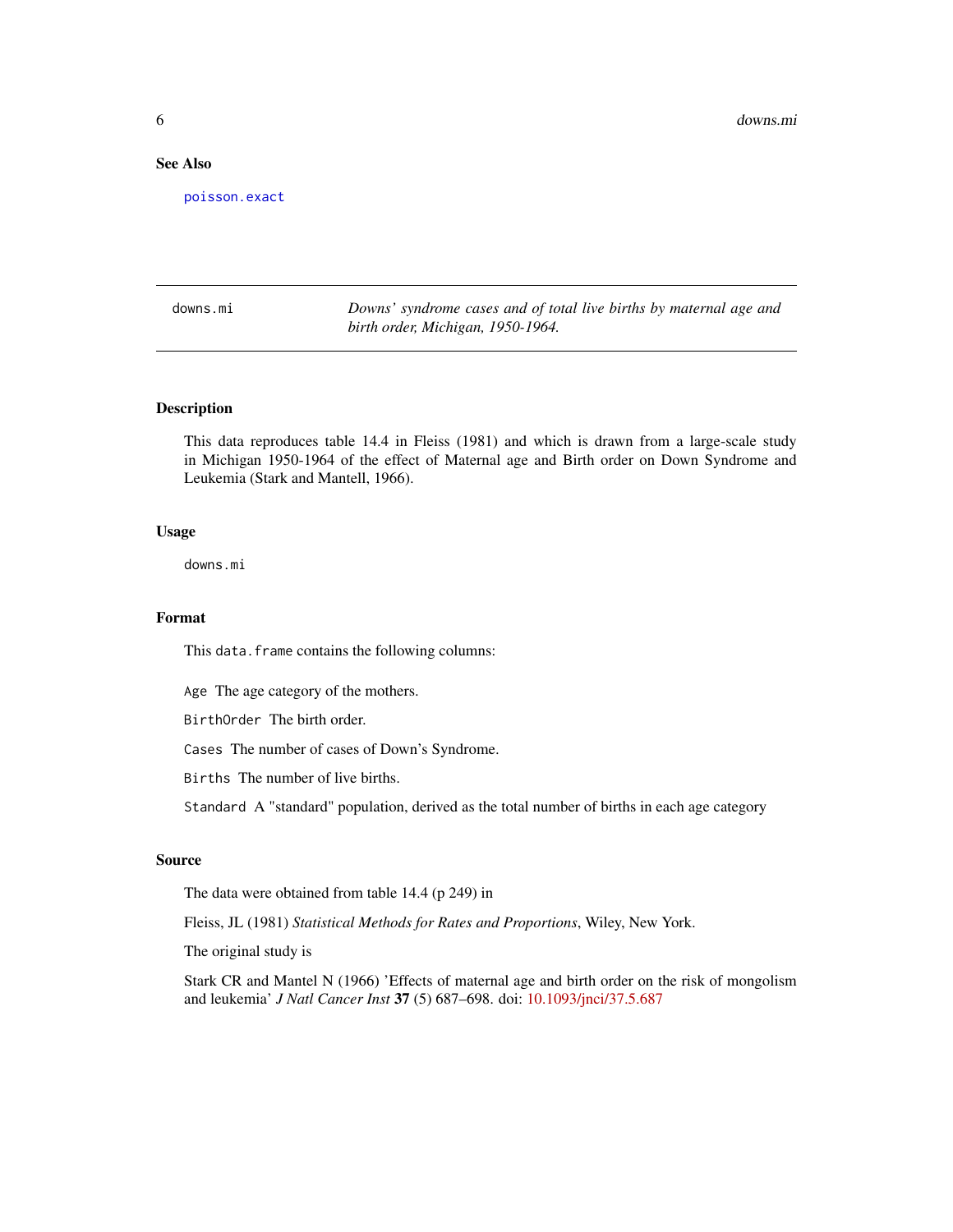<span id="page-6-0"></span>

#### **Description**

A number of methods have been proposed for calculating confidence intervals for directly standardized rates. Ng et al (2008), compare a number of methods, some of which are implemented here. The default uses the Gamma method by Fay and Feuer (1997) and implemented in [wspoissonTest](#page-0-0).

#### Usage

```
dsrTest(x, n, w, null.value = NULL, alternative = c("two.sided", "less",
  "greater"), conf.level = 0.95, mult = 1, method = c("gamma","asymptotic", "dobson", "beta", "bootstrap"), control = list())
```
#### **Arguments**

| $\mathsf{x}$ | a vector of strata-specific counts.                                                                                    |
|--------------|------------------------------------------------------------------------------------------------------------------------|
| n            | a vector of strata-specific time bases for counts.                                                                     |
| W            | a vector of strata-specific weights (or standard populations).                                                         |
| null.value   | a null hypothesis value of the directly rate, if NULL no test is done. If not<br>NULL, provide in rate per mult.       |
| alternative  | type of alternative hypothesis.                                                                                        |
| conf.level   | confidence level for the returned confidence interval.                                                                 |
| mult         | a factor to multiply the estimate and confidence intervals by, to give rates per<br>mult.                              |
| method       | Method used to perform the test and construct the confidence interval. See de-<br>tails.                               |
| control      | list of arguments / type of modification used for each method. See details and<br>relevant "xxxxControl" documentation |

#### Details

Five classes of method have been implemented here:

- "gamma" Calls [wspoissonTest](#page-0-0). By default uses the Gamma Method proposed by Fay and Feuer (1997). Modifications proposed by Tiwari et al (2006) and Fay and Kim (2017) also implemented - see [gammaControl](#page-8-1).
- "asymptotic" Using the normal approximation of the MLE or transformed MLE distribution see [asymptoticControl](#page-3-1)
- "dobson" Uses the method proposed by Dobson et al (1991). Estimating the confidence interval on the unweighted sum is done by calling [poisson.exact](#page-0-0) - both the exact method and a mid-p method are possible - see [dobsonControl.](#page-4-1)
- "beta" Methods based on the beta distribution by Tiwari et al (2006) see [betaControl.](#page-3-2)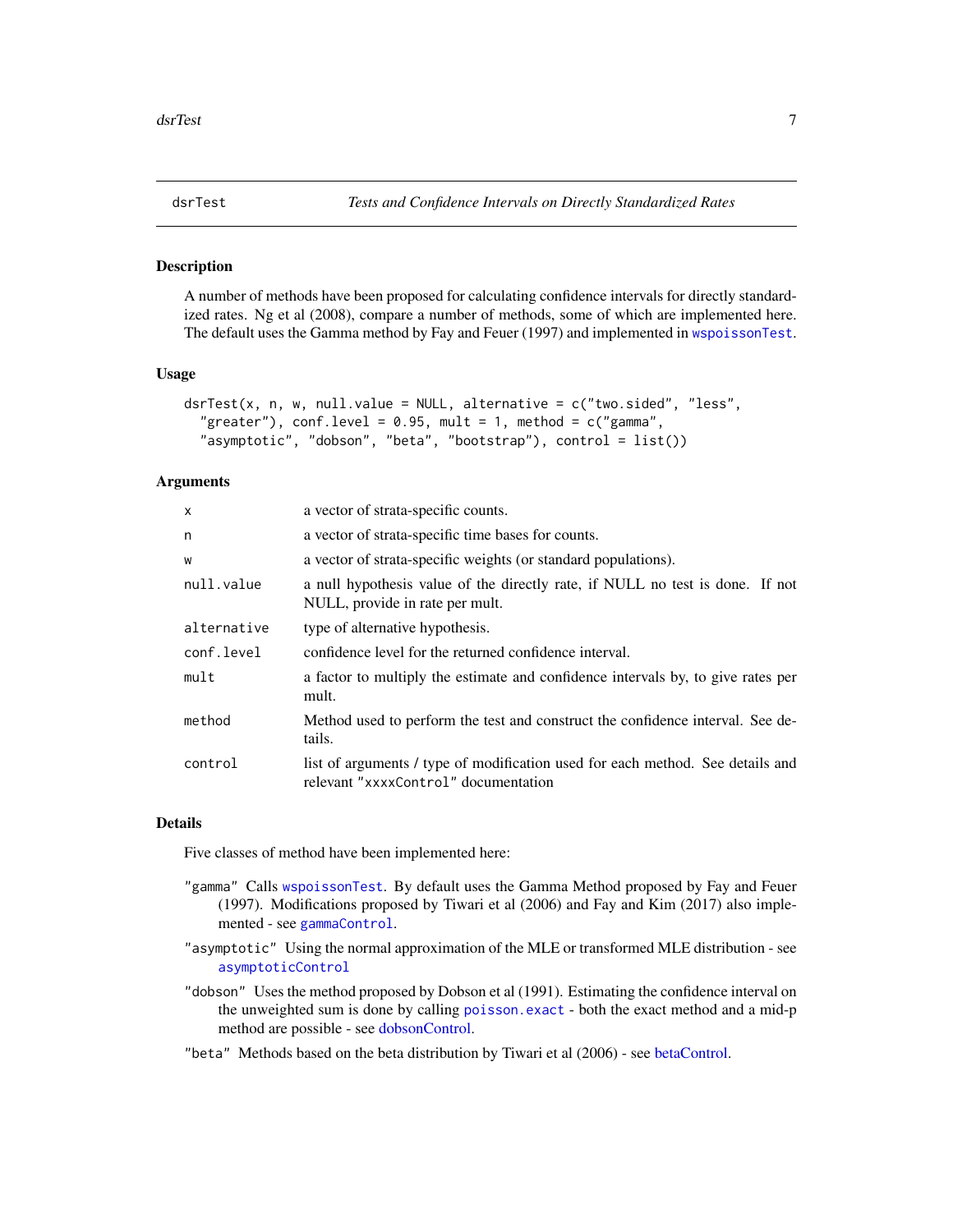<span id="page-7-0"></span>"bootstrap" Approximate Bootstrap method by Swift (1995). P-values are estimated by solving for p.

For each method there is a control function that will return a list of parameters that can be used to define sub-types of each of the broad groups

#### Value

a list with class "htest" containing the following components:

| statistic   | number of strata or summands: $k = length(x)$              |
|-------------|------------------------------------------------------------|
| parameter   | mult                                                       |
| p.value     | p-value, set to $NA$ if $null$ . value = $NULL$            |
| conf.int    | confidence interval on the true directly standardized rate |
| estimate    | directly standardized rate                                 |
| null.value  | null hypothesis value for the DSR                          |
| alternative | alternative hypothesis type                                |
| method      | description of the method                                  |
| data.name   | description of the data                                    |

#### References

Dobson, AJ, Kuulasmaa, K, Eberle, E and Scherer, J (1991) 'Confidence intervals for weighted sums of Poisson parameters', *Statistics in Medicine*, 10: 457–462. doi: [10.1002/sim.4780100317](http://doi.org/10.1002/sim.4780100317)

Swift, MB (1995). 'Simple confidence intervals for standardized rates based on the approximate bootstrap method', *Statistics in Medicine*, 14, 1875–1888. doi: [10.1002/sim.4780141704.](http://doi.org/10.1002/sim.4780141704)

Fay MP & Feuer EJ (1997). 'Confidence intervals for directly standardized rates: a method based on the gamma distribution. Statistics in Medicine\*. 16: 791–801. [https://doi.org/10.1002/](https://doi.org/10.1002/(SICI)1097-0258(19970415)16:7<791::AID-SIM500>3.0.CO;2-%23) [\(SICI\)1097-0258\(19970415\)16:7<791::AID-SIM500>3.0.CO;2-%23](https://doi.org/10.1002/(SICI)1097-0258(19970415)16:7<791::AID-SIM500>3.0.CO;2-%23)

Tiwari RC, Clegg LX, & Zou Z (2006). 'Efficient interval estimation for age-adjusted cancer rates.' *Statistical Methods in Medical Research* 15: 547–569. doi: [10.1177/0962280206070621](http://doi.org/10.1177/0962280206070621)

Ng HKT, Filardo, G & Zheng G (2008). 'Confidence interval estimating procedures for standardized incidence rates.' *Computational Statistics and Data Analysis* 52 3501–3516. doi: [10.1016/](http://doi.org/10.1016/j.csda.2007.11.004) [j.csda.2007.11.004](http://doi.org/10.1016/j.csda.2007.11.004)

#### See Also

[wspoissonTest](#page-0-0), [poisson.exact](#page-0-0), [gammaControl](#page-8-1), [dobsonControl](#page-4-1), [asymptoticControl](#page-3-1), [betaControl](#page-3-2)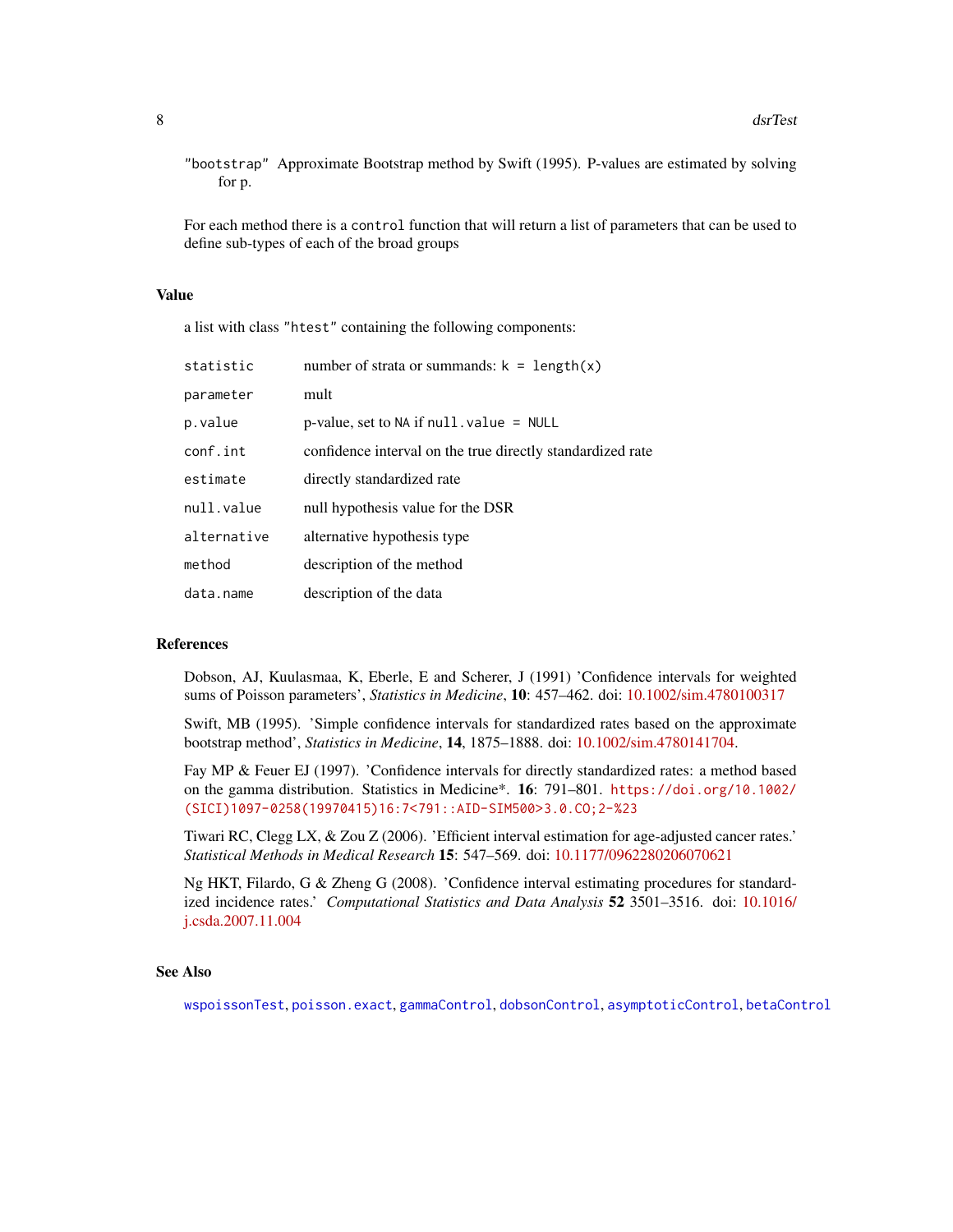<span id="page-8-1"></span><span id="page-8-0"></span>

#### Description

Provides a list of arguments to pass to [wspoissonTest](#page-0-0).

#### Usage

```
gammaControl(midp = FALSE, nmc = 0, wmtype = c("max", "mean", "minmaxavg",
  "tcz"), unirootTolFactor = 1e-06, ...)
```
#### Arguments

| midp             | logical. Use mid-p confidence distribution method? Currently only imple-<br>mented where $w$ mtype = "max" |
|------------------|------------------------------------------------------------------------------------------------------------|
| nmc              | Calculation method when $midp = TRUE$ .                                                                    |
| wmtype           | type of modification for the Gamma confidence interval.                                                    |
| unirootTolFactor |                                                                                                            |
|                  | tolerance factor for uniroot where $midp = \text{TRUE}$ and nmc = 0.                                       |
| .                | Currently ignored.                                                                                         |
|                  |                                                                                                            |

#### Value

A list of arguments to pass to [wspoissonTest](#page-0-0). If midp = TRUE, with values midp nmc unirootTolFactor

If midp = FALSE, with values:

wmtype

#### See Also

[wspoissonTest](#page-0-0)